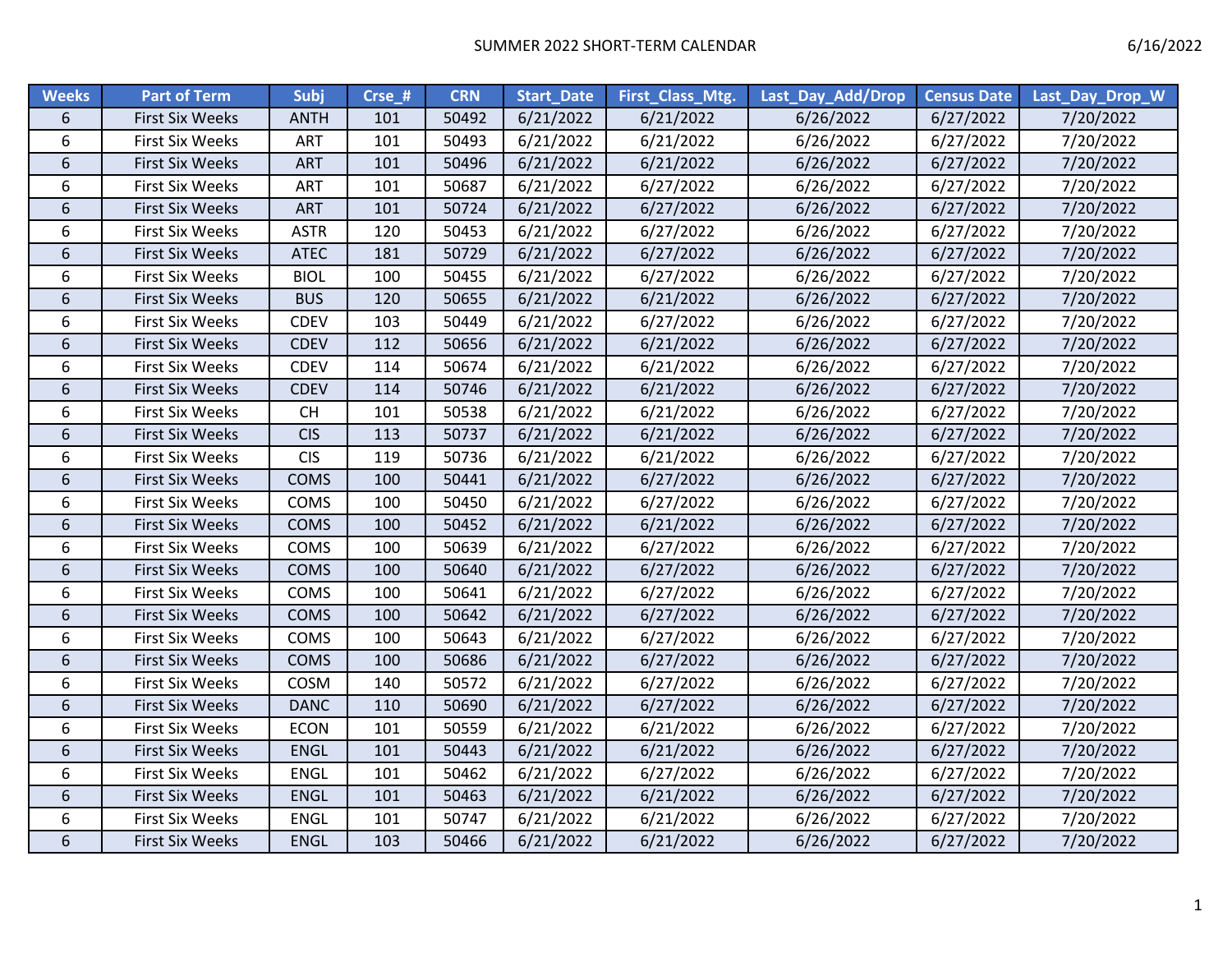| <b>Weeks</b>    | <b>Part of Term</b>    | Subj        | Crse_# | <b>CRN</b> | <b>Start Date</b> | First_Class_Mtg. | Last_Day_Add/Drop | <b>Census Date</b> | Last_Day_Drop_W |
|-----------------|------------------------|-------------|--------|------------|-------------------|------------------|-------------------|--------------------|-----------------|
| 6               | First Six Weeks        | ESTU        | 101    | 50545      | 6/21/2022         | 6/27/2022        | 6/26/2022         | 6/27/2022          | 7/20/2022       |
| $\sqrt{6}$      | <b>First Six Weeks</b> | <b>ESTU</b> | 101    | 50546      | 6/21/2022         | 6/27/2022        | 6/26/2022         | 6/27/2022          | 7/20/2022       |
| 6               | <b>First Six Weeks</b> | ESTU        | 101    | 50547      | 6/21/2022         | 6/27/2022        | 6/26/2022         | 6/27/2022          | 7/20/2022       |
| 6               | <b>First Six Weeks</b> | <b>ESTU</b> | 101    | 50557      | 6/21/2022         | 6/27/2022        | 6/26/2022         | 6/27/2022          | 7/20/2022       |
| 6               | <b>First Six Weeks</b> | ESTU        | 101    | 50728      | 6/21/2022         | 6/27/2022        | 6/26/2022         | 6/27/2022          | 7/20/2022       |
| $6\overline{6}$ | <b>First Six Weeks</b> | <b>FILM</b> | 110    | 50715      | 6/21/2022         | 6/21/2022        | 6/26/2022         | 6/27/2022          | 7/20/2022       |
| 6               | First Six Weeks        | <b>FILM</b> | 110    | 50725      | 6/21/2022         | 6/27/2022        | 6/26/2022         | 6/27/2022          | 7/20/2022       |
| 6               | <b>First Six Weeks</b> | <b>GEOL</b> | 101    | 50501      | 6/21/2022         | 6/27/2022        | 6/26/2022         | 6/27/2022          | 7/20/2022       |
| 6               | <b>First Six Weeks</b> | <b>GEOL</b> | 103    | 50676      | 6/21/2022         | 6/27/2022        | 6/26/2022         | 6/27/2022          | 7/20/2022       |
| $6\phantom{a}$  | <b>First Six Weeks</b> | <b>HDEV</b> | 110    | 50563      | 6/21/2022         | 6/27/2022        | 6/26/2022         | 6/27/2022          | 7/20/2022       |
| 6               | First Six Weeks        | <b>HDEV</b> | 110    | 50657      | 6/21/2022         | 6/27/2022        | 6/26/2022         | 6/27/2022          | 7/20/2022       |
| $\sqrt{6}$      | <b>First Six Weeks</b> | <b>HDEV</b> | 110    | 50691      | 6/21/2022         | 6/27/2022        | 6/26/2022         | 6/27/2022          | 7/20/2022       |
| 6               | First Six Weeks        | <b>HDEV</b> | 110    | 50726      | 6/21/2022         | 6/27/2022        | 6/26/2022         | 6/27/2022          | 7/20/2022       |
| 6               | <b>First Six Weeks</b> | <b>HDEV</b> | 110    | 50727      | 6/21/2022         | 6/27/2022        | 6/26/2022         | 6/27/2022          | 7/20/2022       |
| 6               | <b>First Six Weeks</b> | <b>HIST</b> | 101    | 50707      | 6/21/2022         | 6/21/2022        | 6/26/2022         | 6/27/2022          | 7/20/2022       |
| $6\overline{6}$ | First Six Weeks        | <b>HIST</b> | 102    | 50504      | 6/21/2022         | 6/21/2022        | 6/26/2022         | 6/27/2022          | 7/20/2022       |
| 6               | <b>First Six Weeks</b> | <b>HIST</b> | 140    | 50505      | 6/21/2022         | 6/21/2022        | 6/26/2022         | 6/27/2022          | 7/20/2022       |
| 6               | <b>First Six Weeks</b> | <b>HUMA</b> | 101    | 50507      | 6/21/2022         | 6/21/2022        | 6/26/2022         | 6/27/2022          | 7/20/2022       |
| 6               | <b>First Six Weeks</b> | LAW         | 104    | 50700      | 6/21/2022         | 6/27/2022        | 6/26/2022         | 6/27/2022          | 7/20/2022       |
| 6               | <b>First Six Weeks</b> | <b>MATH</b> | 150    | 50439      | 6/21/2022         | 6/21/2022        | 6/26/2022         | 6/27/2022          | 7/20/2022       |
| 6               | First Six Weeks        | <b>MATH</b> | 170    | 50486      | 6/21/2022         | 6/21/2022        | 6/26/2022         | 6/27/2022          | 7/20/2022       |
| $\sqrt{6}$      | <b>First Six Weeks</b> | <b>MEDT</b> | 101    | 50742      | 6/21/2022         | 6/21/2022        | 6/26/2022         | 6/27/2022          | 7/20/2022       |
| 6               | <b>First Six Weeks</b> | <b>MTT</b>  | 160    | 50714      | 6/21/2022         | 6/21/2022        | 6/22/2022         | 6/23/2022          | 7/19/2022       |
| 6               | <b>First Six Weeks</b> | <b>MUSI</b> | 111    | 50695      | 6/21/2022         | 6/21/2022        | 6/26/2022         | 6/27/2022          | 7/20/2022       |
| 6               | <b>First Six Weeks</b> | <b>MUSI</b> | 111    | 50723      | 6/21/2022         | 6/27/2022        | 6/26/2022         | 6/27/2022          | 7/20/2022       |
| $6\overline{6}$ | <b>First Six Weeks</b> | <b>NFOO</b> | 110    | 50741      | 6/21/2022         | 6/21/2022        | 6/26/2022         | 6/27/2022          | 7/20/2022       |
| 6               | <b>First Six Weeks</b> | <b>PHYS</b> | 120    | 50624      | 6/21/2022         | 6/27/2022        | 6/26/2022         | 6/27/2022          | 7/20/2022       |
| 6               | <b>First Six Weeks</b> | <b>POLI</b> | 101    | 50692      | 6/21/2022         | 6/27/2022        | 6/26/2022         | 6/27/2022          | 7/20/2022       |
| 6               | <b>First Six Weeks</b> | <b>PSYC</b> | 101    | 50535      | 6/21/2022         | 6/21/2022        | 6/26/2022         | 6/27/2022          | 7/20/2022       |
| 6               | <b>First Six Weeks</b> | <b>PSYC</b> | 101    | 50648      | 6/21/2022         | 6/27/2022        | 6/26/2022         | 6/27/2022          | 7/20/2022       |
| 6               | First Six Weeks        | <b>PSYC</b> | 101    | 50670      | 6/21/2022         | 6/27/2022        | 6/26/2022         | 6/27/2022          | 7/20/2022       |
| $\sqrt{6}$      | <b>First Six Weeks</b> | <b>PSYC</b> | 116    | 50590      | 6/21/2022         | 6/21/2022        | 6/26/2022         | 6/27/2022          | 7/20/2022       |
| 6               | <b>First Six Weeks</b> | <b>RE</b>   | 114    | 50588      | 6/21/2022         | 6/21/2022        | 6/26/2022         | 6/27/2022          | 7/20/2022       |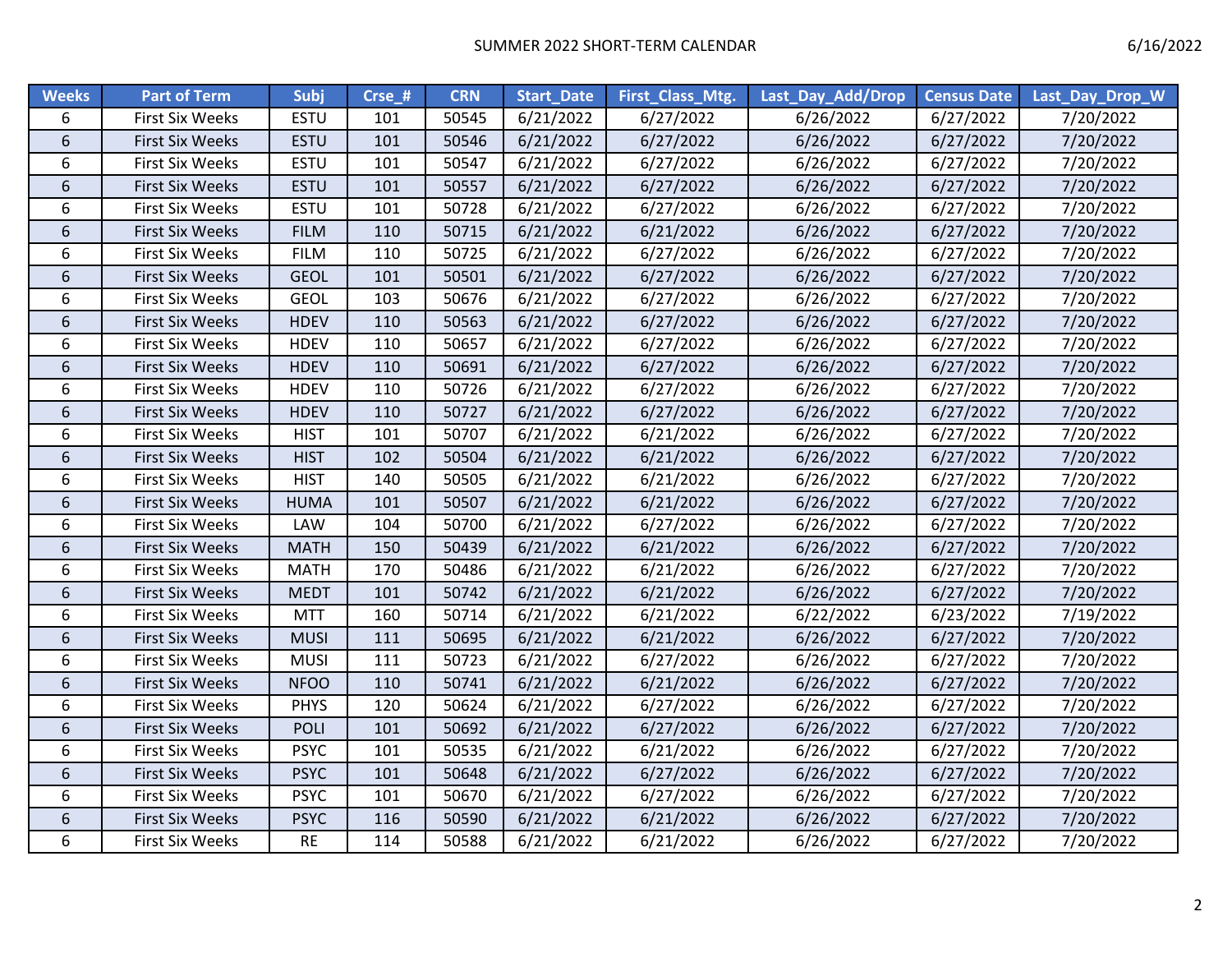| <b>Weeks</b>     | <b>Part of Term</b>     | Subj        | Crse_# | <b>CRN</b> | <b>Start Date</b> | First_Class_Mtg. | Last_Day_Add/Drop | <b>Census Date</b> | Last_Day_Drop_W |
|------------------|-------------------------|-------------|--------|------------|-------------------|------------------|-------------------|--------------------|-----------------|
| 6                | <b>First Six Weeks</b>  | <b>SOCI</b> | 101    | 50597      | 6/21/2022         | 6/21/2022        | 6/26/2022         | 6/27/2022          | 7/20/2022       |
| 6                | <b>First Six Weeks</b>  | SOCI        | 101    | 50693      | 6/21/2022         | 6/21/2022        | 6/26/2022         | 6/27/2022          | 7/20/2022       |
| 6                | <b>First Six Weeks</b>  | SOCI        | 101    | 50738      | 6/21/2022         | 6/27/2022        | 6/26/2022         | 6/27/2022          | 7/20/2022       |
| 6                | <b>First Six Weeks</b>  | SOCI        | 104    | 50709      | 6/21/2022         | 6/21/2022        | 6/26/2022         | 6/27/2022          | 7/20/2022       |
| 6                | <b>First Six Weeks</b>  | SPAN        | 102    | 50689      | 6/21/2022         | 6/27/2022        | 6/26/2022         | 6/27/2022          | 7/20/2022       |
| 6                | <b>First Six Weeks</b>  | SPAN        | 103    | 50644      | 6/21/2022         | 6/27/2022        | 6/26/2022         | 6/27/2022          | 7/20/2022       |
| 6                | <b>First Six Weeks</b>  | <b>THEA</b> | 103    | 50611      | 6/21/2022         | 6/21/2022        | 6/26/2022         | 6/27/2022          | 7/20/2022       |
| 6                | <b>First Six Weeks</b>  | <b>THEA</b> | 103    | 50688      | 6/21/2022         | 6/27/2022        | 6/26/2022         | 6/27/2022          | 7/20/2022       |
| 6                | <b>First Six Weeks</b>  | <b>THEA</b> | 103    | 50720      | 6/21/2022         | 6/27/2022        | 6/26/2022         | 6/27/2022          | 7/20/2022       |
| 6                | <b>First Six Weeks</b>  | <b>THEA</b> | 103    | 50721      | 6/21/2022         | 6/21/2022        | 6/26/2022         | 6/27/2022          | 7/20/2022       |
| $6\,$            | <b>First Six Weeks</b>  | <b>THEA</b> | 103    | 50722      | 6/21/2022         | 6/27/2022        | 6/26/2022         | 6/27/2022          | 7/20/2022       |
| 6                | <b>Second Six Weeks</b> | AJ          | 132    | 50694      | 7/5/2022          | 7/5/2022         | 7/11/2022         | 7/12/2022          | 8/2/2022        |
| 6                | <b>Second Six Weeks</b> | <b>ANTH</b> | 102    | 50705      | 7/5/2022          | 7/5/2022         | 7/11/2022         | 7/12/2022          | 8/2/2022        |
| 6                | Second Six Weeks        | <b>BIOL</b> | 100    | 50456      | 7/5/2022          | 7/5/2022         | 7/11/2022         | 7/12/2022          | 8/2/2022        |
| 6                | Second Six Weeks        | <b>CDEV</b> | 103    | 50536      | 7/5/2022          | 7/5/2022         | 7/11/2022         | 7/12/2022          | 8/2/2022        |
| 6                | Second Six Weeks        | CDEV        | 104    | 50706      | 7/5/2022          | 7/5/2022         | 7/11/2022         | 7/12/2022          | 8/2/2022        |
| 6                | <b>Second Six Weeks</b> | <b>CDEV</b> | 150    | 50537      | 7/5/2022          | 7/5/2022         | 7/11/2022         | 7/12/2022          | 8/2/2022        |
| 6                | Second Six Weeks        | COMS        | 100    | 50667      | 7/5/2022          | 7/5/2022         | 7/11/2022         | 7/12/2022          | 8/2/2022        |
| 6                | <b>Second Six Weeks</b> | <b>COMS</b> | 100    | 50748      | 7/5/2022          | 7/5/2022         | 7/11/2022         | 7/12/2022          | 8/2/2022        |
| 6                | <b>Second Six Weeks</b> | <b>EDEV</b> | 33     | 50558      | 7/5/2022          | 7/11/2022        | 7/11/2022         | 7/12/2022          | 8/2/2022        |
| $\boldsymbol{6}$ | <b>Second Six Weeks</b> | ENGL        | 101    | 50465      | 7/5/2022          | 7/5/2022         | 7/11/2022         | 7/12/2022          | 8/2/2022        |
| 6                | Second Six Weeks        | ENGL        | 103    | 50467      | 7/5/2022          | 7/11/2022        | 7/11/2022         | 7/12/2022          | 8/2/2022        |
| 6                | <b>Second Six Weeks</b> | <b>ENGL</b> | 103    | 50606      | 7/5/2022          | 7/5/2022         | 7/11/2022         | 7/12/2022          | 8/2/2022        |
| 6                | Second Six Weeks        | <b>ESTU</b> | 101    | 50668      | 7/5/2022          | 7/5/2022         | 7/11/2022         | 7/12/2022          | 8/2/2022        |
| 6                | <b>Second Six Weeks</b> | <b>ESTU</b> | 103    | 50699      | 7/5/2022          | 7/5/2022         | 7/11/2022         | 7/12/2022          | 8/2/2022        |
| 6                | Second Six Weeks        | <b>HDEV</b> | 110    | 50469      | 7/5/2022          | 7/5/2022         | 7/11/2022         | 7/12/2022          | 8/2/2022        |
| 6                | <b>Second Six Weeks</b> | <b>HIST</b> | 101    | 50500      | 7/5/2022          | 7/5/2022         | 7/11/2022         | 7/12/2022          | 8/2/2022        |
| 6                | Second Six Weeks        | <b>HIST</b> | 102    | 50598      | 7/5/2022          | 7/5/2022         | 7/11/2022         | 7/12/2022          | 8/2/2022        |
| 6                | <b>Second Six Weeks</b> | <b>MATH</b> | 130    | 50677      | 7/5/2022          | 7/11/2022        | 7/11/2022         | 7/12/2022          | 8/2/2022        |
| 6                | Second Six Weeks        | <b>MATH</b> | 150    | 50482      | 7/5/2022          | 7/5/2022         | 7/11/2022         | 7/12/2022          | 8/2/2022        |
| $6\,$            | <b>Second Six Weeks</b> | <b>MATH</b> | 150    | 50678      | 7/5/2022          | 7/5/2022         | 7/10/2022         | 7/11/2022          | 8/1/2022        |
| 6                | Second Six Weeks        | <b>MATH</b> | 60     | 50680      | 7/5/2022          | 7/11/2022        | 7/11/2022         | 7/12/2022          | 8/2/2022        |
| 6                | <b>Second Six Weeks</b> | <b>MEDT</b> | 101    | 50509      | 7/5/2022          | 7/11/2022        | 7/11/2022         | 7/12/2022          | 8/2/2022        |